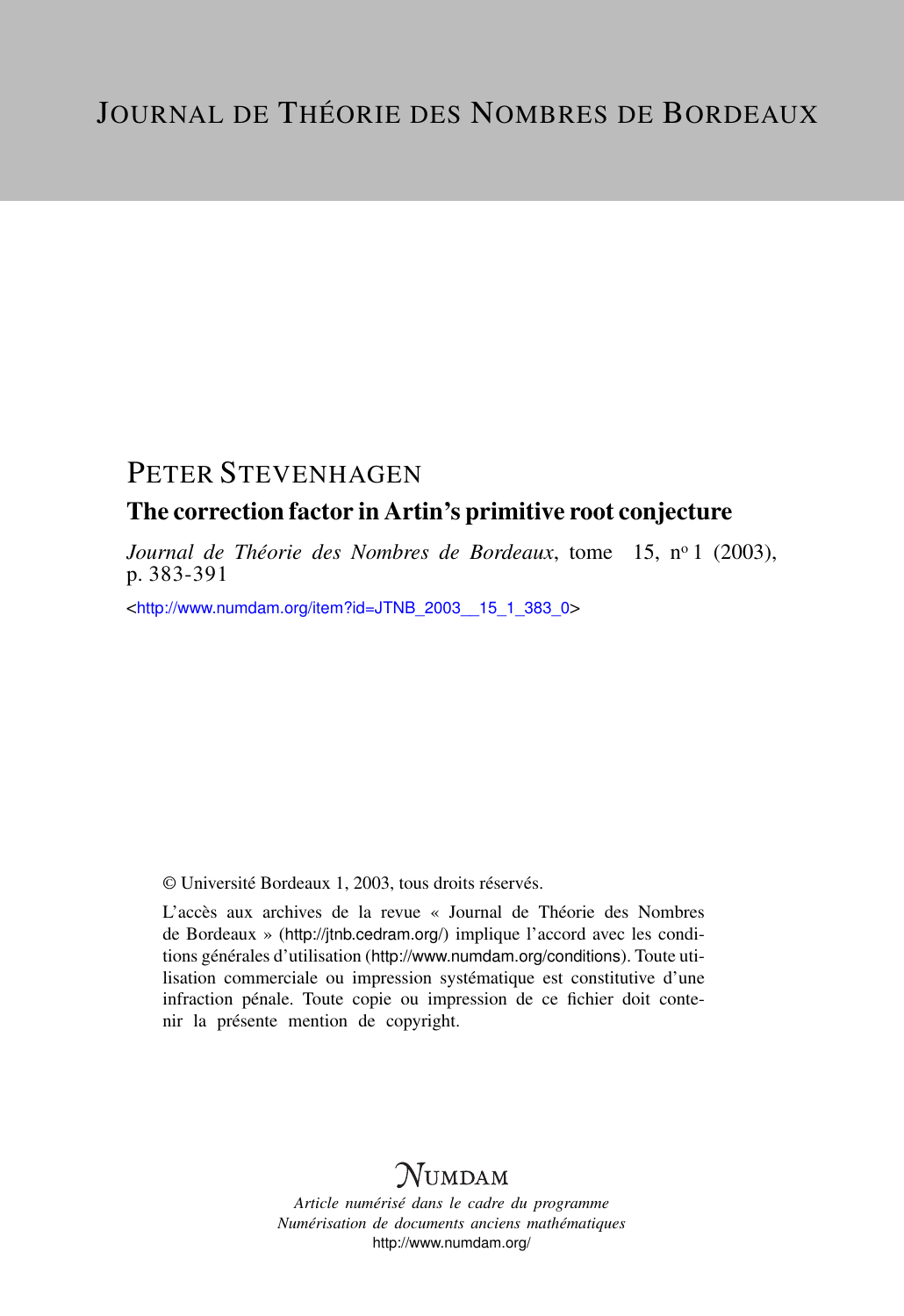Journal de Théorie des Nombres de Bordeaux 15 (2003), 383-391

# The correction factor in Artin's primitive root conjecture

#### par PETER STEVENHAGEN

RÉSUMÉ. En 1927, E. Artin proposait une densité conjecturale pour l'ensemble des nombres premiers p pour lesquels un entier donné g est une racine primitive modulo p. Des calculs effectués en 1957 par D. H. et E. Lehmer ont mis en évidence des écarts inattendus par rapport à cette densité conjecturale, incitant Artin à y introduire un facteur correctif. La conjecture ainsi modifiée a été prouvée par C. Hooley en 1967 conditionnellement à l'hypothèse de Riemann généralisée.

Cet article a pour sujet deux développements récents relatifs à ce facteur correctif. Le premier est de nature historique, et se rapporte à des lettres, récemment découvertes à Berkeley dans les archives des Lehmer, entre Artin et les Lehmer durant les années 1957-58. Le second concerne une nouvelle interprétation du facteur correctif, due à H. W. Lenstra, P. Moree et l'auteur, qui peut s'appliquer à de nombreuses généralisations au problème originel d'Artin.

ABSTRACT. In 1927, E. Artin proposed a conjectural density for the set of primes  $p$  for which a given integer  $g$  is a primitive root modulo p. After computer calculations in 1957 by D. H. and E. Lehmer showed unexpected deviations, Artin introduced a correction factor to explain these discrepancies. The modified conjecture was proved by Hooley in 1967 under assumption of the generalized Riemann hypothesis.

This paper discusses two recent developments with respect to the correction factor. The first is of historical nature, and is based on letters between Artin and the Lehmers from 1957-58 that were discovered in the Lehmer archives in Berkeley in December 2000. The second concerns a new interpretation of the correction factor in terms of local contributions by H. W. Lenstra, P. Moree and the author that is well-suited to deal with many generalizations of Artin's original primitive root problem.

Manuscrit reçu le 25 décembre 2001.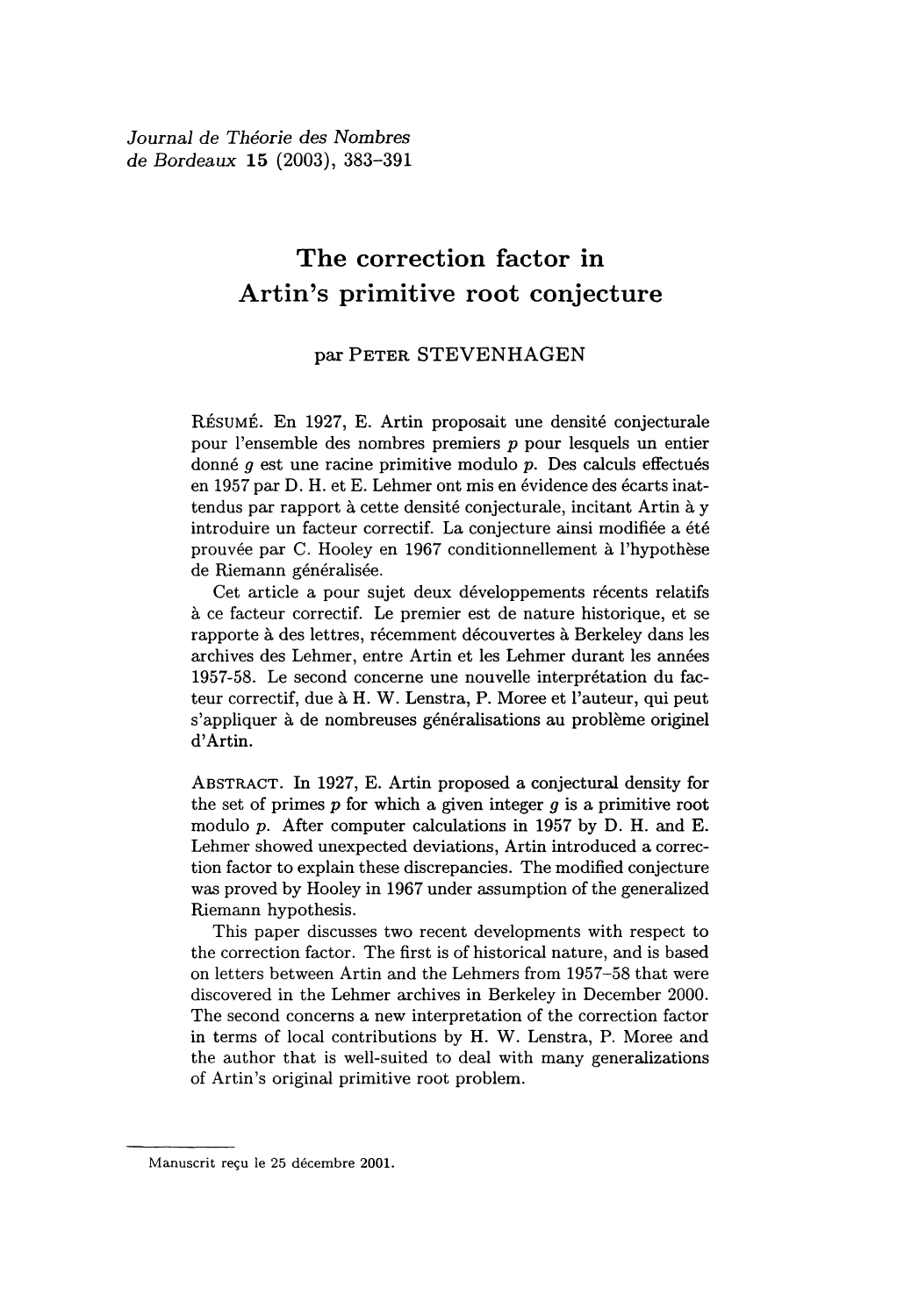#### Peter STEVENHAGEN

#### 1. Introduction

In a conversation with Hasse that took place in September 1927, Emil Artin conjectured that the set  $\Sigma_g$  of primes p for which a given integer  $g \in \mathbb{Z}$  that is not an exact power is a primitive root modulo  $p$  is infinite, and that it has a natural density equal to Artin's constant  $A = \prod_{q \text{ prime}} \left(1 - \frac{1}{q(q-1)}\right) \approx$ .3739558. In particular, the density should be independent of  $g$ .

The heuristical argument underlying Artin's conjecture is simple and well-known. A prime number  $p \nmid 2g$  is in  $\Sigma_g$  if and only if there is no prime number q dividing  $p - 1$  such that g is a q-th power modulo p. Writing  $\zeta_q$  for a primitive q-th root of unity and  $K_q = \mathbf{Q}(\zeta_q, \sqrt[q]{g})$  for the splitting field of  $X^q - g$  over Q, this condition means that for no prime  $q < p$ , the prime p splits completely in the number field  $K_q$ . It follows from the Chebotarev density theorem (or one of its 19th century predecessors, see [9]) that for fixed q, the set of primes  $p$  that do not split completely in  $K_q$  has density  $1 - \frac{1}{[K_q:Q]}$ . If we assume the splitting conditions in the various fields  $K_q$  to be 'independent', it seems reasonable to expect  $\Sigma_g$  to have density  $\prod_{q \text{ prime}} (1 - \frac{1}{[K_q : \mathbf{Q}]}).$  If g is not an exact power in Z, one has  $[K_q: Q] = q(q-1)$  for all primes q and we obtain Artin's constant. For arbitrary  $g \neq \pm 1$ , there is a largest integer  $h \in \mathbb{Z}$  for which g is an h-th power in Z, and the conjectured density becomes the rational multiple

$$
(1.1) \qquad A_h = \prod_{q \text{ prime}} \left(1 - \frac{1}{[K_q : \mathbf{Q}]} \right) = \prod_{q \mid h} \left(1 - \frac{1}{q - 1}\right) \prod_{q \nmid h} \left(1 - \frac{1}{q(q - 1)}\right)
$$

of Artin's constant  $A = A_1$ . Note that  $A_h$  vanishes if and only if h is even, i.e., if g is a square; in this case it is clear that g does not generate  $\mathbf{F}_p^*$  for a single odd prime p.

#### 2. History of the conjecture

In the 1930s, there were various efforts to prove Artin's conjecture. Dealing with splitting conditions in an infinite number of fields  $K_q$  proved to be too hard for Hasse and his student Bilharz. In 1935, Hasse learned via Davenport that Erdős believed to have a proof, and he turned to the analogous problem for the field  $k(X)$  of rational functions over a finite field k. Erd6s's 'proof' turned out to depend on the generalized Riemann hypothesis, and on a statement in the distribution of prime numbers he was unable to justify. Hasse and Bilharz were successful in proving Artin's conjecture for  $k(X)$ , and even for arbitrary function fields in one variable over k. In these easier cases, the Riemann hypothesis was known to hold or was being established at the same time by A. Weil.

The original conjecture remained open, and was discussed by Hasse in his 1950 textbook [3] and in a 1952 paper [4]. In 1957, Derrick H. Lehmer and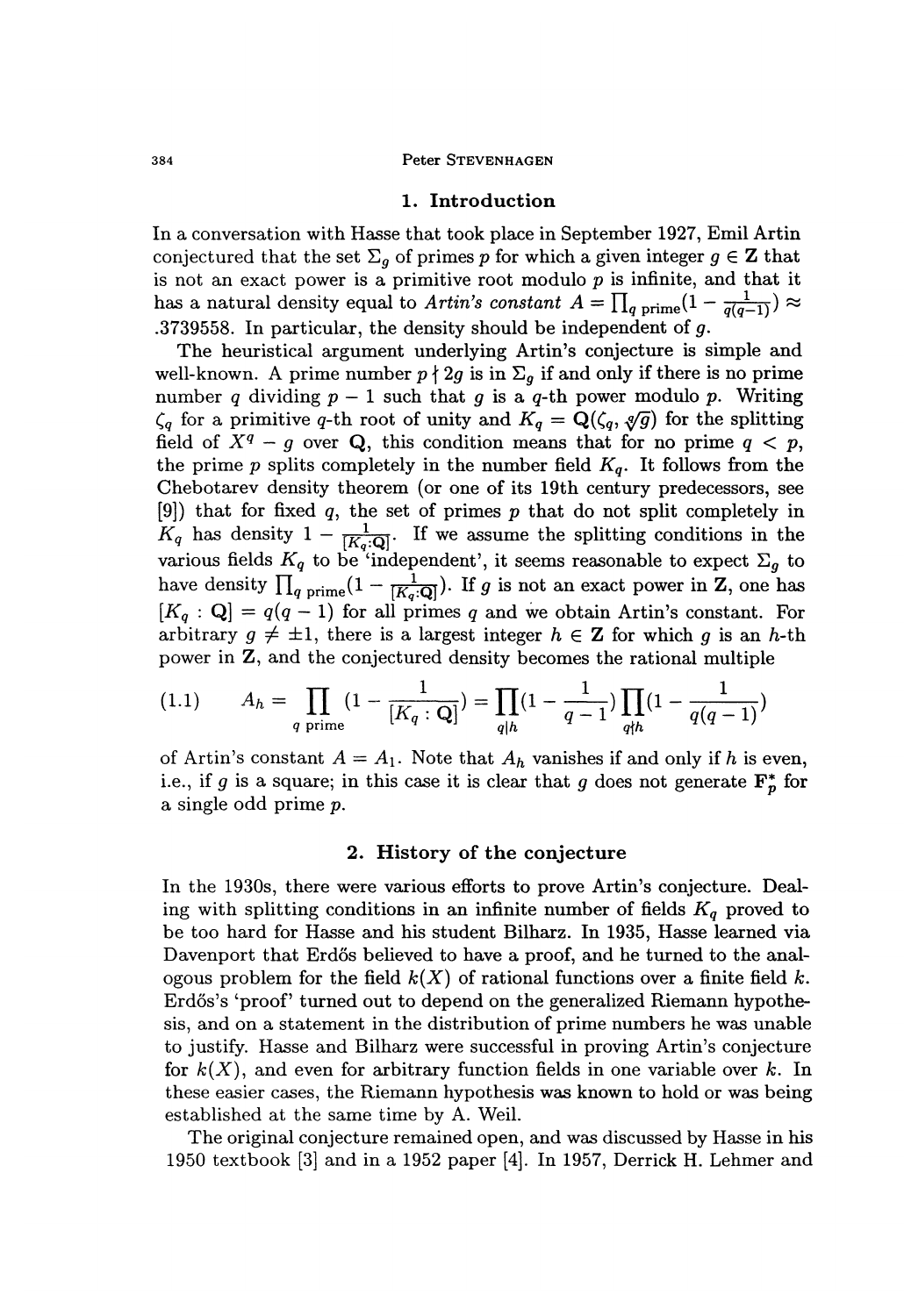his wife Emma numerically tested Artin's conjecture for various values of g on a computer and sent a table with their findings to Artin in Princeton. This is the beginning of a short and amusing exchange of letters [2] that were discovered in December 2000 in the Lehmer archives in the Bancroft library in Berkeley. In a letter dated December 19, 1957, Artin writes to Emma Lehmer that he had tested his conjecture at the time he made it using tables of Kraitchik, and goes on to explain in detail the heuristic argument given in our introduction. As for the references to the literature Emma Lehmer had asked for, Artin has 'no idea' but 'Hasse who is very much interested should know', and Hasse's mail address follows. D. H. Lehmer replied on New Year's Eve of 1957 that he and his wife had thought that Artin had obtained his constant from the expression  $A = \sum_{p \text{ prime}} \frac{\varphi(p-1)}{p-1}$ , which counts for each  $p$  the fraction of elements that are generators of the finite field  $\mathbf{F}_{p}^{*}$ , and he asks for a reference for the density statement for the primes splitting in  $K_q$ . Artin's January 6 reaction consisted of three densely handwritten pages starting as follows:

#### Dear Professor Lehmer:

Since you are interested in the density of primes connected with the factorisation of polynomials I would like to stress the fact that the root of these questions belongs to algebraic number theory and should be viewed from this point of view. Any interpretation in terms of elementary number theory hides very essential insights into the nature of the questions. If you have the patience to study the following explanations I should think that you will agree. As a matter of fact one knows the most general density law of this nature.

A crash course in algebraic number theory leading up to the Chebotarev density theorem follows. By the end of the month, on January 28, 1958, a fourth letter follows. It is interesting enough to be quoted in full, as it is the birth certificate of the correction factor in Artin's conjecture.

#### Dear Mrs Lehmer!

Your run away 5 started me thinking again and I can tell you the reason. Please return to my first letter. Let us first consider the primitive root 2 (that's all I did when I made my conjecture). Consider the field  $K_q = R(\zeta_q, \sqrt[q]{2})$  which has degree  $q(q-1)$  and accounts for the factor  $1 - \frac{1}{q(q-1)}$  in the formula  $(\zeta_q$  primitive q-th root of unity). There is no difficulty showing that a finite number of the probabilities are independent. We need however an infinite number and that is extremely hard. That a finite number is independent means merely that the fields  $K_q$ have no common subfield  $\neq R$ , that the Galois group of a compositum is a direct product.

But replace now 2 by a prime  $p \equiv 1 \mod 4$ . Then I was extremely hasty. Namely  $K_2 = R(-1, \sqrt{p}) = R(\sqrt{p})$  is a subfield of  $R(\zeta_p)$  hence of  $K_p$ . (This is the only dependence that occurs between the  $K_q$ , but it destroys my conjecture). Now what does this mean? We did want to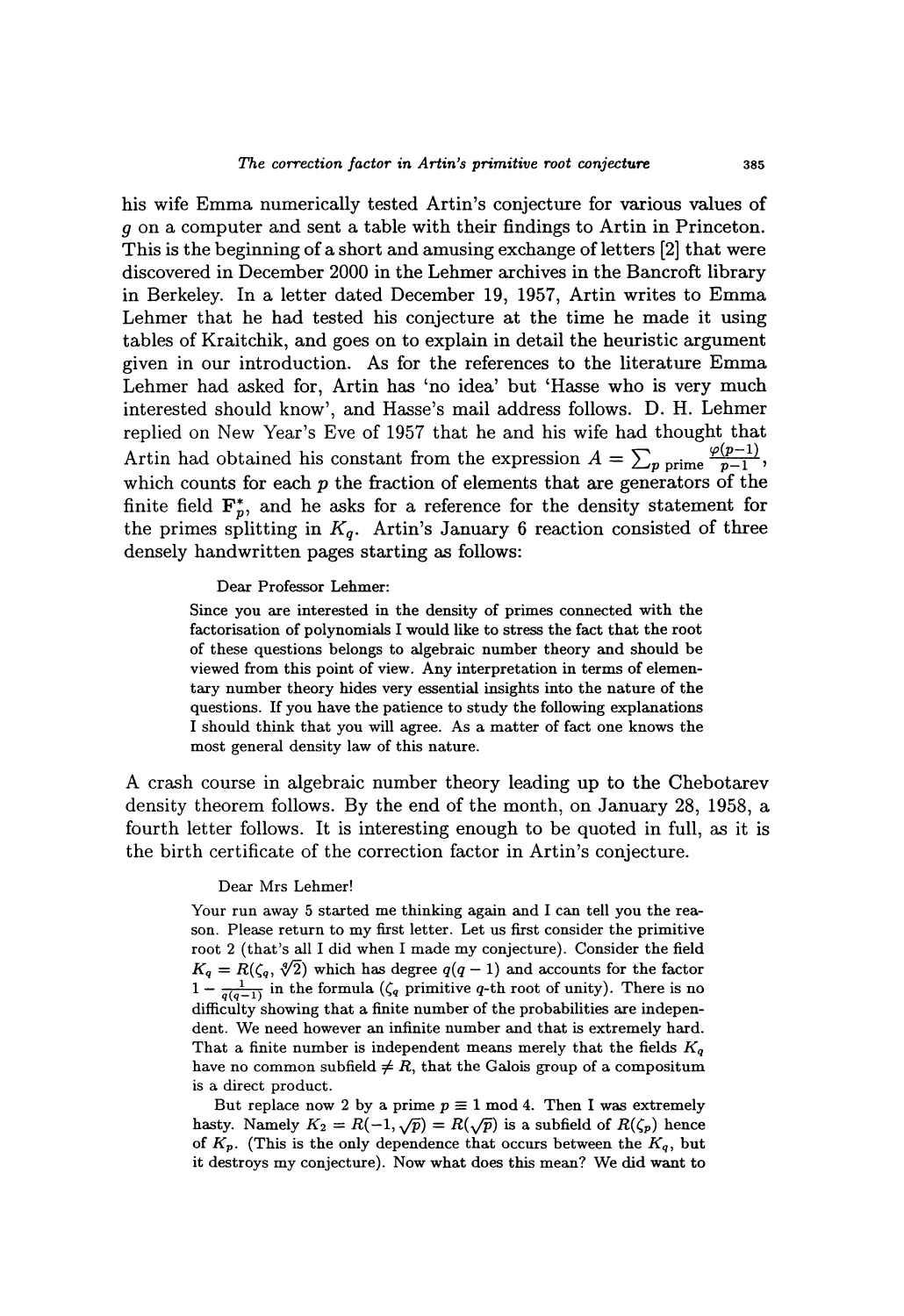exclude the primes modulo which  $X^p - p$  splits completely, the primes which split completely in  $K_p$  and have density  $\frac{1}{p(p-1)}$ . But such a prime splits then automatically in the subfield  $R(\sqrt{\overline{p}})$ . Since another condition was not to split in  $K_2 = R(\sqrt{p})$ , a prime which satisfies this will already not split in  $K_p$ . In elementary terms: if p is quadratic nonresidue of a prime then  $X^p - p$  cannot split into linear factors modulo that prime.

This means merely that the factor  $1 - \frac{1}{p(p-1)}$  in the product has to be dropped, for  $p = 5$  that means that the expected value is by the factor 20/19 larger. I turn to your results. In the column  $16 \cdot 10^3$  you give as expected value 696 which is very good for the primitive root 2. For 5 it has to be replaced by 733 which is close enough to 744. In the column  $23 \cdot 10^3$  the expected value is 959 and is good for 2, for 5 it should be 1010 which is again very good. For  $p \equiv 3 \text{ mod } 4$  nothing has to be changed and for composite numbers I did not work out the change. In the column  $20 \cdot 10^3$  you get for 5 the value 890, right on the dot of the expected value 890.

So I was careless but the machine caught up with me. Cordially, E. Artin.

The Lehmers mention Artin's correction for primes  $q \equiv 1 \mod 4$  without attribution in their 1963 paper [6], but do not appear to have digested Artin's crash course. Even Hasse provides a correction factor in his 1964 edition of [3] that is incorrect if  $g \equiv 1 \mod 4$  is not prime. Lang and Tate, who were Artin's students in Princeton in 1958, list the correction factor for arbitrary non-square g with  $d = \text{disc}(\mathbf{Q}(\sqrt{g})) \equiv 1 \text{ mod } 4$  in their 1965 preface to Artin's collected works [1] as

(2.1) 
$$
E = E(d) = 1 - \mu(|d|) \prod_{\substack{q|d\\ q\nmid h}} \frac{1}{q-2} \prod_{\substack{q|d\\ q\nmid h}} \frac{1}{q^2-q-1}.
$$

Thus,  $\Sigma_g$  should have density  $E(d) \cdot A_h$  for g satisfying  $d = \text{disc}(\mathbf{Q}(\sqrt{g})) \equiv$ 1 mod 4. If  $K_2 = \mathbf{Q}(\sqrt{g})$  is of even discriminant, no correction factor is necessary and the conjectured density simply equals the value  $A_h$  from (1.1).

In 1967, Hooley [5] proved Artin's corrected conjecture under the assumption of the generalized Riemann hypothesis. The hypothesis is used to obtain sufficient control of the error terms in the density statements for the sets of primes that split completely in the fields  $K_q$ . So far, there is not a single value of g for which one can show unconditionally that  $\Sigma$  is infinite. The contract of the contract of the contract of the contract of the contract of the contract of the contract of the contract of the contract of the contract of the contract of the contract of the contract of the

#### . 3. The correction factor

Hooley attributes the correction factor (2.1) to Heilbronn, and derives it from the inclusion-exclusion expression  $\sum_{n=1}^{\infty} \frac{\mu(n)}{[K_n:Q]}$  for the density in terms of the degrees of the splitting fields  $K_n$  of  $X^n - g$  over Q. If the field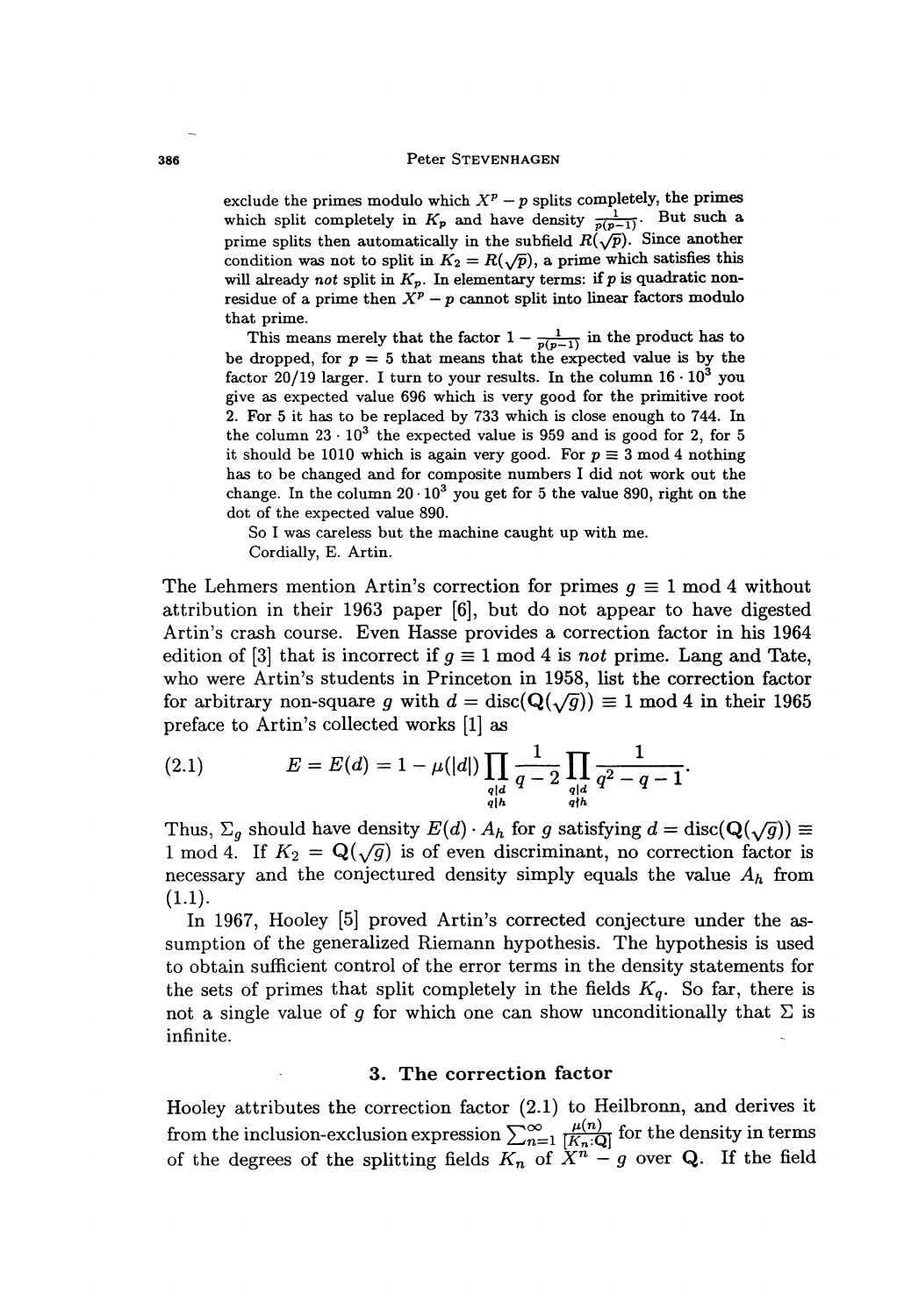The correction factor in Artin's primitive root conjecture<br>  $K_2 = \mathbf{Q}(\sqrt{g})$  is not quadratic of odd discriminant, then  $n \mapsto [K_n : \mathbf{Q}]$ is a multiplicative function and the expression reduces to the product  $A_h$ given in (1.1). If  $K_2$  is quadratic of odd discriminant d, then  $[K_n : \mathbf{Q}]$  is no longer multiplicative as it equals  $\frac{1}{2} \prod_{q|n} [K_q : \mathbf{Q}]$  for all squarefree n that are divisible by d. In this case, a 'rather harder' calculation [5, p. 219] leads to the correction factor  $E(d)$  from  $(2.1)$ .

We note that, just like  $A_h$  itself, the factor  $E(d)$  has a 'multiplicative structure' of the form  $E(d) = 1 + \prod_{q \text{ prime}} E_q$ , with 'local factors'  $E_q$  that can be described in terms of  $K_q$  as

(3.1) 
$$
E_q = \begin{cases} \frac{-1}{[K_q:\mathbf{Q}]-1} & \text{if } q \text{ divides } 2d; \\ 1 & \text{otherwise.} \end{cases}
$$

The local factors  $1 - 1/[K_q : \mathbf{Q}]$  going into  $A_h$  have a clear interpretation: they represent the fraction of the primes having the 'right' local behavior in  $K_q$ . The local factors  $E_q$  from (3.1) also admit an interpretation of a local nature, as we will show now.

The requirement we impose on our primes  $p$  in order to guarantee that g is a primitive root modulo p is that p does not split completely in the number field  $K_q$  for all primes  $q < p$ . In other words, the Frobenius symbol of p in  $G_q = \text{Gal}(K_q/\mathbf{Q})$  has to lie in the set  $S_q = G_q \setminus \{1\}$  of non-trivial elements for these q; this happens for a fraction  $\#S_q/\#G_q = 1-1/[K_q : \mathbf{Q}]$ of primes p when we look at a single prime q. If the fields  $K_q$  are linearly independent over  $Q$ , then for any squarefree number  $n$ , the Galois group  $G_n = \text{Gal}(K_n/\mathbf{Q})$  is simply the direct product  $\prod_{q|n} G_q$  of the Galois groups at q, and we want the primes p that have Frobenius element in  $S_n = \prod_{q|n} S_q$ . Such p clearly form a set of density  $\#S_n/\#G_n = \prod_{q|n} \#S_q/\#G_q$ . Letting n tend to infinity as in [7] and assuming GRH, we are left with a set of primes p having density  $A_h$  as in (1.1).

As Artin observed, the only case where the fields  $K_q$  are not linearly independent over Q occurs when  $K_2 = \mathbf{Q}(\sqrt{g})$  is quadratic of odd discriminant d. Indeed,  $K_2$  is then a subfield of  $\mathbf{Q}(\zeta_d)$ , hence a subfield of  $K_n$  for all squarefree values of n that are divisible by d. This leads to a difference in the computation of the fraction of 'good' Frobenius elements inside  $G_n = \text{Gal}(K_n/\mathbf{Q})$  for all squarefree n that are divisible by 2d. Indeed, suppose  $d$  is odd, and fix such an  $n$ . Then we have an exact sequence

$$
1 \longrightarrow G_n = \text{Gal}(K_n/\mathbf{Q}) \longrightarrow \prod_{q|n} G_q \stackrel{\chi}{\longrightarrow} \{\pm 1\} \longrightarrow 1,
$$

Here  $\chi = (\chi_q)_{q|n}$  is the quadratic character on  $G = \prod_{q|n} G_q$  having as its 2-component the isomorphism  $\chi_2 : G_2 \longrightarrow {\pm 1}$ , and having components  $\chi_q$  at odd primes q defined by  $\chi_{K_2} = \prod_{q>2} \chi_q$ . In other words,  $\chi_q$  is the non-trivial quadratic character modulo q at the primes  $q|d$ , and  $\chi_q = 1$  at all other odd primes q.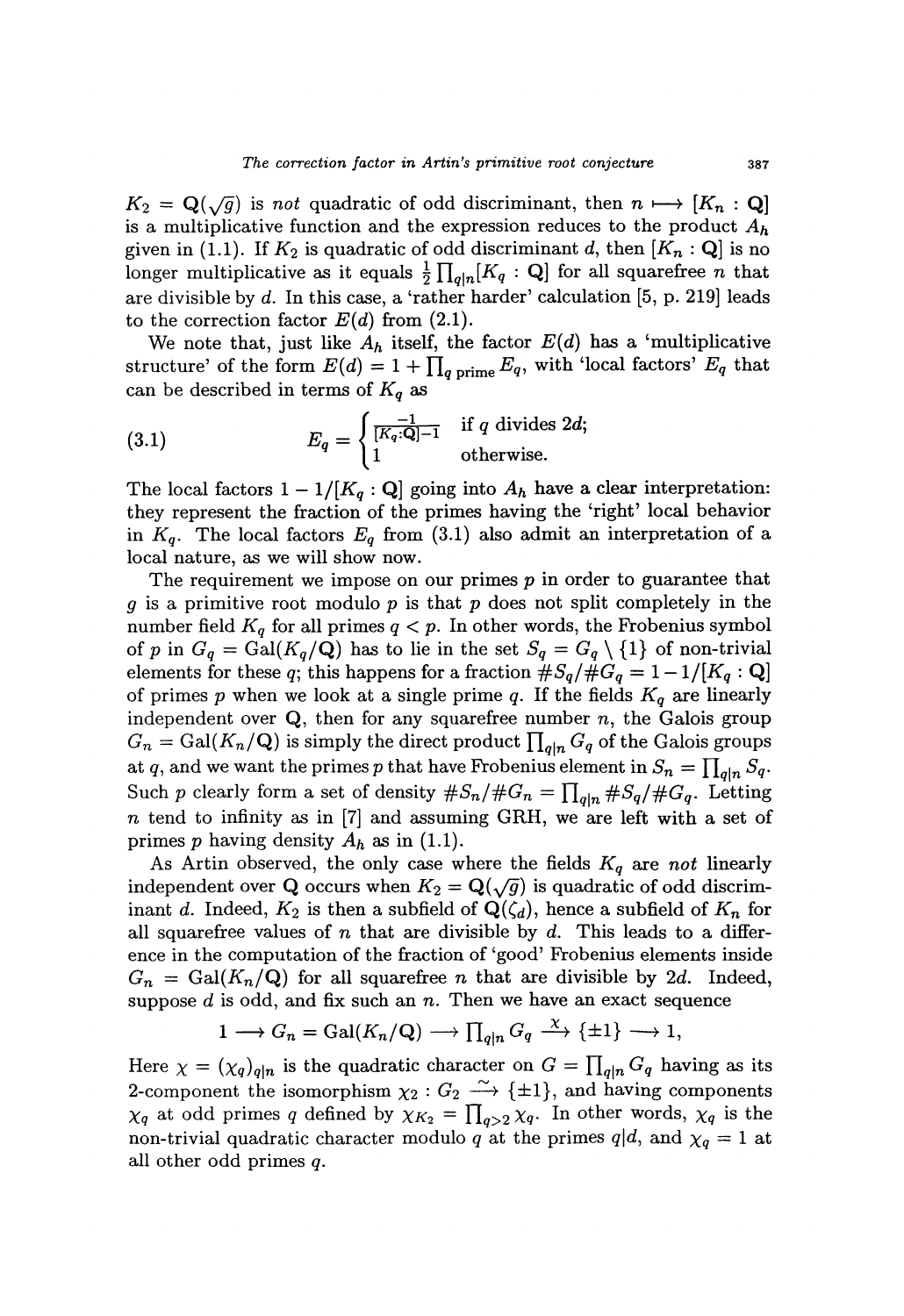#### Peter STEVENHAGEN

We now need to count the fraction of elements in  $G_n$  that lie in the set  $S = \prod_{q|n} S_q \subset G = \prod_{q|n} G_q$  of 'good' Frobenius elements, i.e., in the subset  $S_n = \overrightarrow{G}_n \cap S$  of  $G_n$ . The correction factor  $E(d)$  arises as the factor by which  $\#S_n/\#G_n$  differs from the 'uncorrected value'  $\#S/\#G = \prod_{q|n} \#S_q/\#G_q$ .

Clearly, we have  $\#G = 2 \cdot \#G_n$ . We can relate  $\#S$  to  $\#S_n$  using a character sum. Observe first that the function  $\frac{1}{2}(1 + \chi) : G \to \{0,1\}$  is the characteristic function of  $G_n$  on G. Let  $\psi: G \to \{0,1\}$  be the characteristic function of  $S = \prod_{q|n} S_q$  on G. Then  $\frac{1}{2}(1+\chi)\psi$  is the characteristic function of  $S_n$  on G, so we have

$$
\frac{\#S_n}{\#G_n} = \frac{1}{\#G_n} \sum_{x \in G} \frac{1}{2} \cdot \psi(x) [1 + \chi(x)] = \frac{\#S}{\#G} [1 + \sum_{x \in G} \frac{\psi(x) \chi(x)}{\#S}].
$$

As the functions  $\psi$ ,  $\chi$  and  $\#S$  on  $G = \prod_{q|n} G_q$  are simply products of functions  $\psi_q$ ,  $\chi_q$  and  $\#S_q$  defined on the components  $G_q$ , we can rewrite this as

(3.2) 
$$
\frac{\#S_n}{\#G_n} = \frac{\#S}{\#G} [1 + \prod_{q|n} \sum_{x \in G_q} \frac{\psi_q(x) \chi_q(x)}{\#S_q}].
$$

From (3.2) we see that the quotient of  $#S_n/\#G_n$  and  $#S/\#G$  is indeed of the form  $1+\prod_{\substack{oln}} E_q$ . Note that this quotient does not change if we replace  $n$  by any other squarefree multiple of 2d: it is constant if n tends to infinity.

As  $\psi_q: G_q \to \{0,1\}$  is the characteristic function of  $S_q$  on  $G_q$ , we have

$$
E_q = \sum_{x \in G_q} \frac{\psi_q(x) \chi_q(x)}{\#S_q} = \frac{1}{\#S_q} \sum_{x \in S_q} \chi_q(x),
$$

i.e.,  $E_q$  is the average value of  $\chi_q$  on  $S_q$ . At all 'non-critical' primes  $q \nmid 2d$ , we find  $E_q = 1$  as  $\chi_q$  is then the trivial character on  $G_q$ . At the primes  $q|2d$ , we are summing a non-trivial character  $\chi_q$  over the set  $S_q = G_q \setminus \{1\}$ , which yields

$$
\sum_{x \in S_q} \chi_q(x) = (\sum_{x \in G_q} \chi_q(x)) - \chi_q(1) = -\chi_q(1) = -1.
$$

We find  $E_q = -1/||E_q|| = -1/((K_q : \mathbf{Q}]-1)$  in accordance with (3.1). This 'explains' the multiplicative structure of the correction factor  $E(d)$ .

#### 4. Generalizations

As indicated in [7], Artin's original conjecture on primitive roots admits many variants for which Hooley's proof (under GRH) essentially goes through unchanged. The main problem becomes the explicit computation of the correction factor that transforms the product  $\delta = \prod_{q} \#S_{q}/\#G_{q}$  of the local densities into the actual density. The character sum approach just

388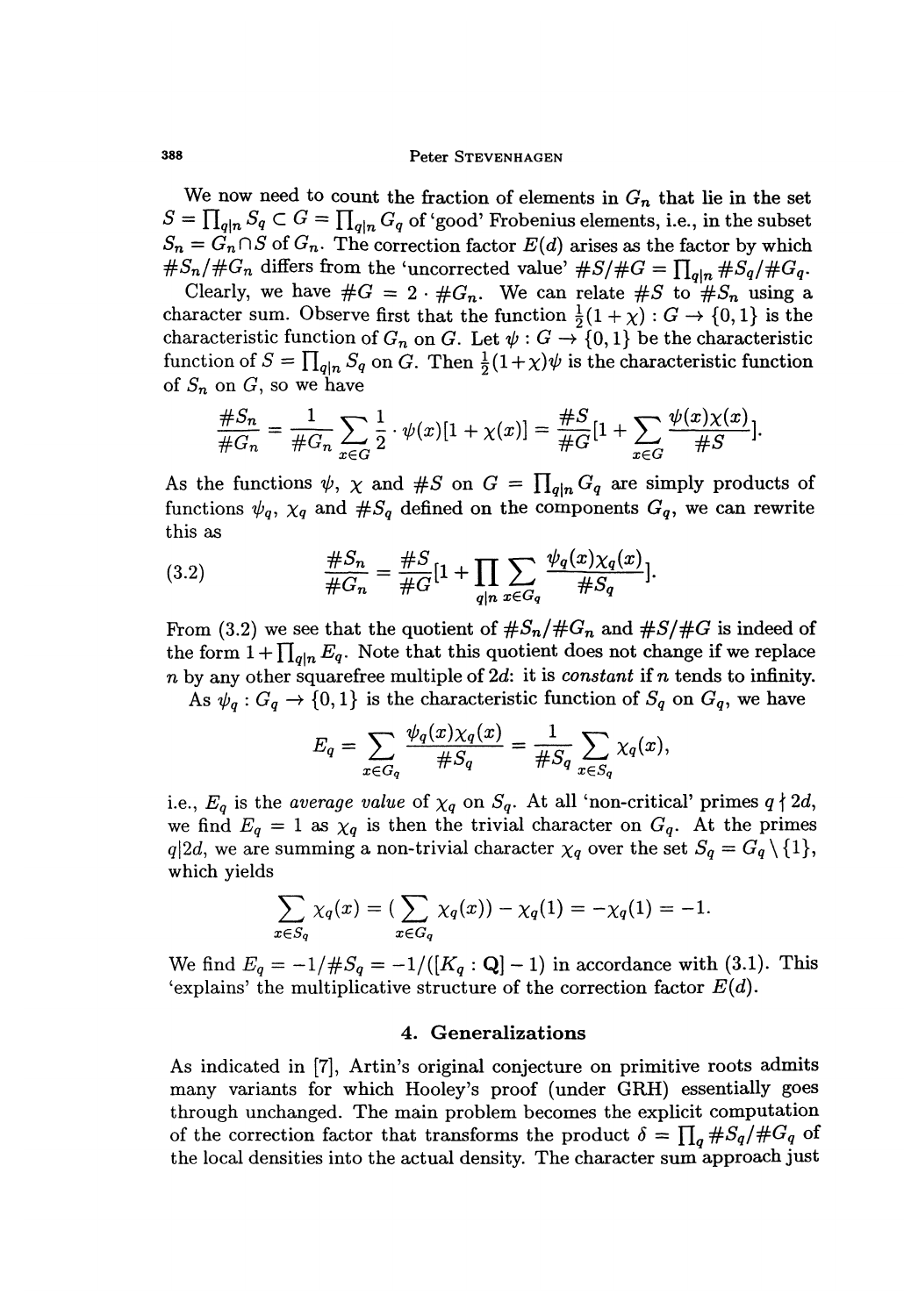given works in great generality, and in this final section we will formulate a rather general result along these lines.

In the original conjecture, we determined the density of the set  $\Sigma_g$  of primes p with the property that for all primes  $q < p$ , the Frobenius element of p in  $G_q = \text{Gal}(K_q/\mathbf{Q})$  is in the subset  $S_q \subset G_q$  of non-trivial elements. Here we have  $K_q = \mathbf{Q}(\zeta_q, \sqrt[q]{g})$  for all q.

For our generalization, we allow  $K_q$  and  $S_q$  to be different from the choice above for finitely many primes  $q$ . Thus, for every prime  $q$ , we assume that  $K_q$  is an extension of  $\mathbf{Q}(\zeta_q, \sqrt[q]{g})$  that is finite and normal over Q and contained in the field  $\mathbf{Q}(\zeta_q \infty, q^{\infty}(\overline{g})$  obtained by adjoining all q-power roots of g to Q. We write  $G_q = \text{Gal}(K_q/\mathbf{Q})$ , and take for  $S_q$  any subset of  $G_q$  that is stable under conjugation. For all but finitely many  $q$ , we suppose that we have  $K_q = \mathbf{Q}(\zeta_q, \sqrt[q]{g})$  and  $S_q = G_q \setminus \{1\}$ . The modified question now becomes: what is the density of the set  $\Sigma$  of primes  $p \nmid g$  with the property that for every prime  $q < p$ , the Frobenius element of p in  $G_q = \text{Gal}(K_q/\mathbf{Q})$ is in  $S_a$ ?

The modification we have given may appear to be only slight, but it already covers a number of important generalizations. For instance, it enables us to deal with primes p that lie in a prescribed residue class or for which g generates a subgroup of given index in  $(\mathbf{Z}/p\mathbf{Z})^*$ .

The situation we are in is still very similar to that of the original con-<br>jecture. As the fields  $\mathbf{Q}(\zeta_q \infty, q^{\infty}(\overline{g}))$  for *odd* primes q are linearly disjoint over Q, the only possible dependency between the fields  $K_q$  occurs when  $K_2$  contains a quadratic field F of odd discriminant d, which is then contained in  $\mathbf{Q}(\zeta_{[d]})$ . As in the case of Artin's conjecture, this leads to two rather different situations. If  $K_2$  does not contain a quadratic field  $F$  of odd discriminant, then all fields  $K_q$  are linearly independent, and we find as in [7] that under GRH, the density of  $\Sigma$  equals the product

$$
\delta = \prod_q \frac{\#S_q}{\#G_q}
$$

of all local densities  $\#S_q/\#G_q$ . By our assumptions, this is a rational multiple of Artin's constant. It vanishes if and only if  $S_q$  is empty for some q.

If  $K_2$  does contain a quadratic field  $F$  of odd discriminant d, we take  $\chi_2 = \chi_F$  the quadratic character of conductor d, and define  $\chi_q$  for the primes  $q > 2$  by  $\chi_F = \prod_{q>2} \chi_q$ . In particular,  $\chi_q$  is trivial for all  $q \nmid 2d$ . We let

$$
E_q = \frac{1}{\#S_q} \sum_{x \in S_q} \chi_q(x)
$$

be the average value of  $\chi_q$  on  $S_q$ . Clearly, we have  $E_q = 1$  for  $q \nmid 2d$ . Now the argument of the previous section shows that, again under GRH, the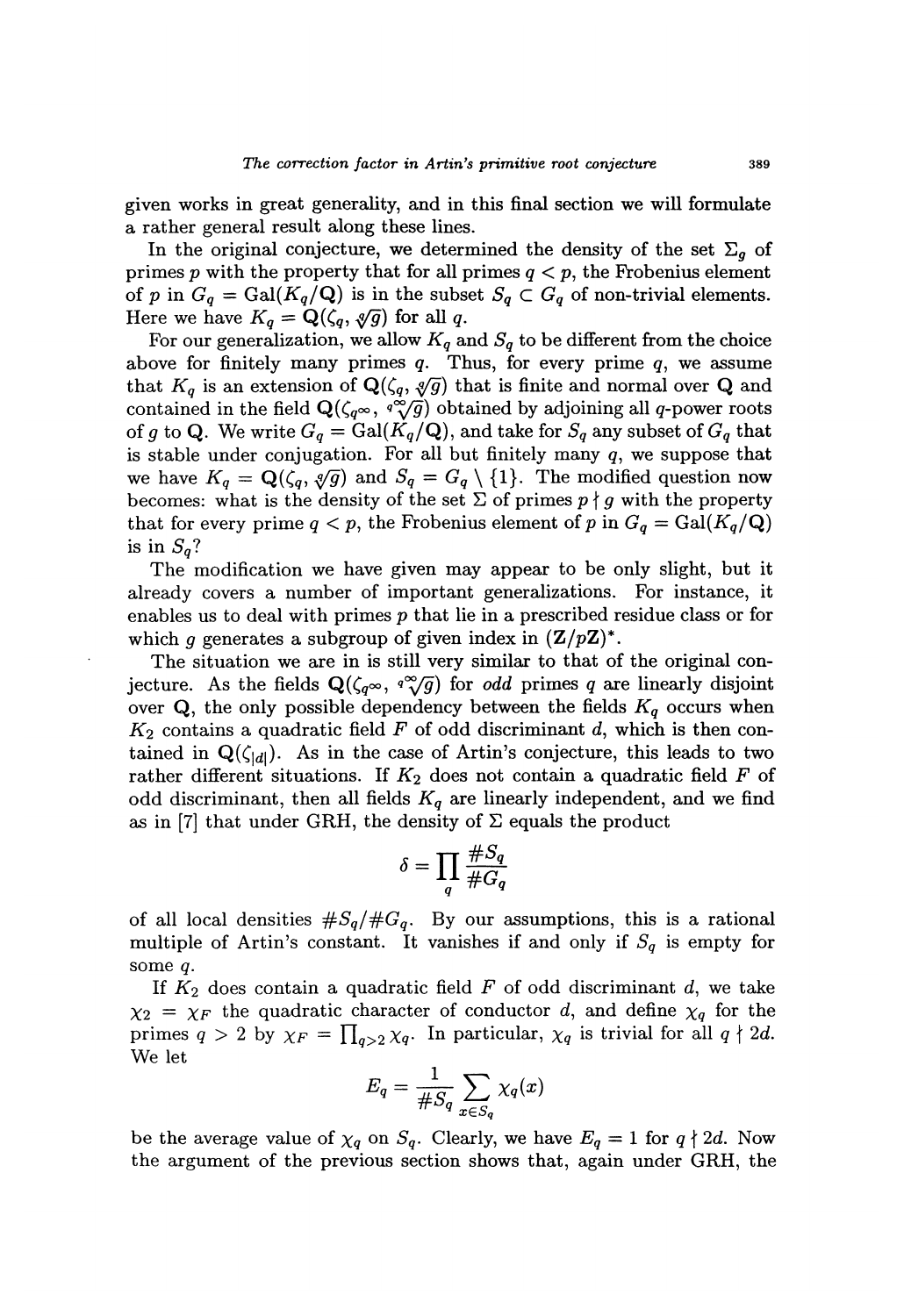density of  $\Sigma$  equals

$$
\delta\cdot[1+\prod_q E_q],
$$

with  $\delta$  the product of all local densities defined above. Thus, the correction factor  $1 + \prod_{q} E_q$  has exactly the same shape for these generalizations as it has for the original Artin problem.

We finish this section by a concrete example that shows how the character sum method is applied in practice. Suppose that  $q \in \mathbb{Z}$  not an exact power, and that  $F = Q(\sqrt{g})$  has odd discriminant d. We want to determine the density (under GRH) of the set  $\Sigma$  of primes  $p \equiv a \mod f$  for which g is a primitive root.

Let  $f = \prod_{d \mid f} q^{e_q}$  be the factorization of our modulus f. Then we can make the standard choice  $K_q = \mathbf{Q}(\zeta_q, \sqrt[q]{g})$  and  $S_q = \text{Gal}(K_q/\mathbf{Q}) \setminus \{1\}$ at all primes  $q \nmid f$ . At these q, the local density has the standard value  $1 - 1/(q^2 - q)$  from (1.1).

At  $q|f$ , we take  $K_q = \mathbf{Q}(\zeta_{q^{eq}}, \sqrt[q]{g})$  and let the set  $S_q$  of 'good' Frobenius elements be the intersection of the 'congruence set' of elements raising the root of unity  $\zeta_{q^{eq}}$  to its ath power and the 'Artin set' of elements that are non-trivial on the subfield  $\mathbf{Q}(\zeta_q, \sqrt[q]{g}) \subset K_q$ . If we have  $a \not\equiv 1 \mod q$ , then the first set is contained in the second and the local density simply equals  $1/\varphi(q^{e_q})$ . If we have  $a \equiv 1 \mod q$  then it becomes  $(1 - 1/q) \cdot 1/\varphi(q^{e_q})$  as a fraction  $1/q$  of the elements in the first set is outside the second. This yields a product

(4.1) 
$$
\delta = \frac{1}{\varphi(f)} \prod_{q \nmid f} (1 - \frac{1}{q^2 - q}) \prod_{q \mid \gcd(a-1,f)} (1 - \frac{1}{q})
$$

of all local densities. As  $K_2$  contains the quadratic field  $F = \mathbf{Q}(\sqrt{g})$  of odd discriminant d, there is a correction factor to be taken into account. At the primes  $q|2d$  that do not divide f, the local correction factor equals  $E_q = -1/(q^2 - q - 1)$  as in (3.1). We have  $E_2 = -1$  as  $\chi_2$  equals  $-1$  on  $S_2$ .<br>For  $q \mid \gcd(d, f)$  the character  $\chi_q$  has the constant value  $\chi_q(a) = \left(\frac{a}{q}\right)$  on  $S_q$ , so we find  $E_q = \left(\frac{a}{q}\right)$ . This leads to the global correction factor

(4.2) 
$$
E = 1 - \prod_{q | \gcd(d, f)} \left(\frac{a}{q}\right) \prod_{\substack{q | d \\ q \nmid f}} \frac{-1}{q^2 - q - 1},
$$

and we find (under GRH) that  $\Sigma$  has density  $E \cdot \delta$  with E as in (4.2) and  $\delta$  as in (4.1).

As the preceding example illustrates, the character sum method reduces the calculation of the correction factor to a number of fairly mechanical local computations. It can be further extended to situations that are not

390